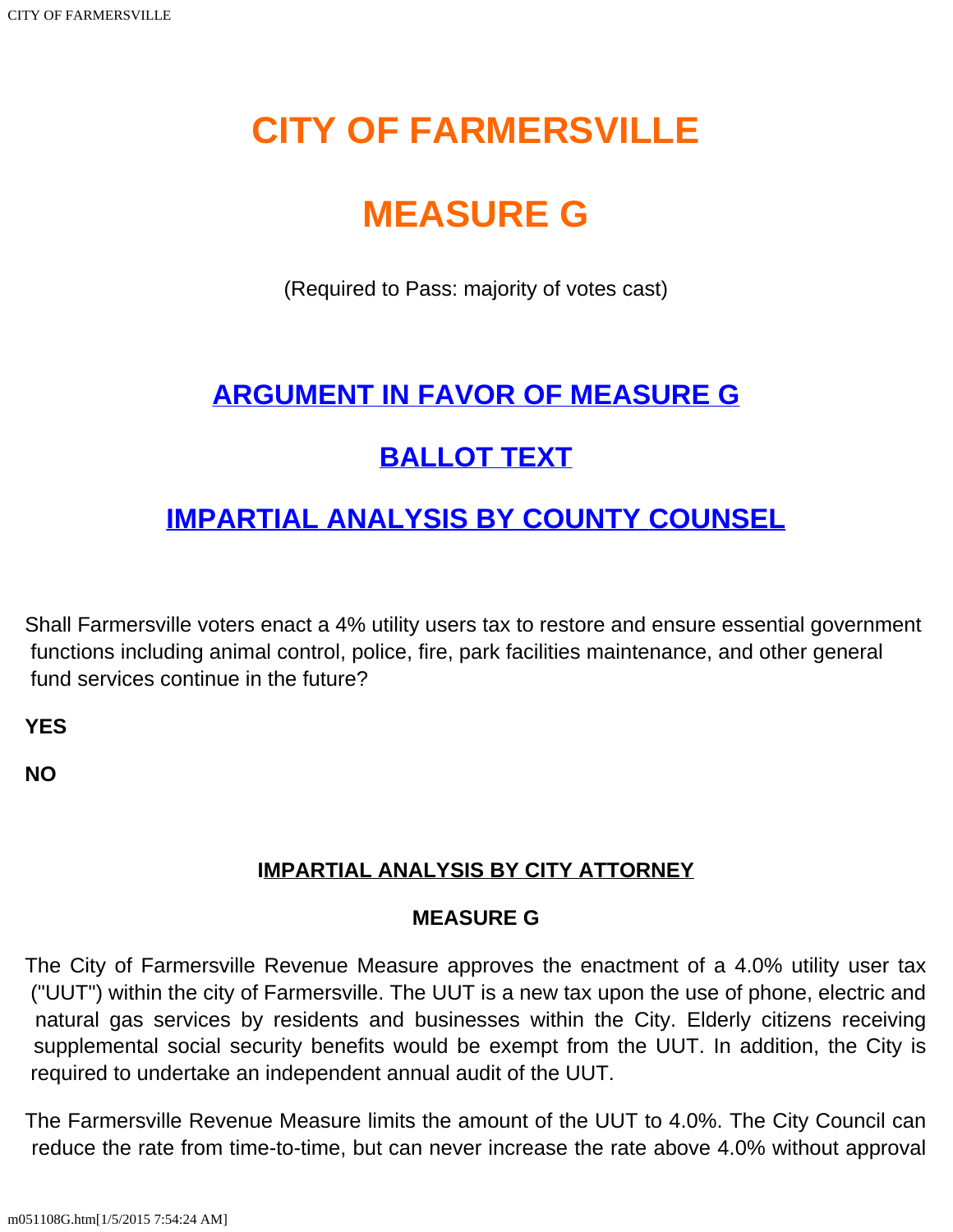CITY OF FARMERSVILLE

of the electorate.

The revenues from the UUT are not designated for any specific purpose, and may be used for general City functions such as animal control, fire services, park maintenance and police protection. The UUT is expected to generate approximately \$223,500 per year to pay for City services, and would assist the City with replacing general fund revenues lost in previous years due, in part, to significant State-level funding cuts to local government.

If the Farmersville Revenue Measure is defeated, the City would be forced to maintain services at the level provided currently. This would include no animal control, minimal park maintenance and minimal public safety staffing.

A "Yes" vote on the Farmersville Revenue Measure will approve enactment of a 4% UUT within the City to replace lost general fund revenues. A "No" vote will prevent the enactment of the UUT.

s/ Michael L. Farley

City Attorney

#### **ARGUMENT IN FAVOR OF MEASURE G**

<span id="page-1-0"></span>The City of Farmersville is currently one of only two cities in Tulare County that does not have a Utility User Tax. The only other city is Visalia, which has the largest sales tax base in Tulare County. For all the other cities in Tulare County, the Utility User Tax has become a stable source of revenues to fund the vital services the community uses everyday, including, animal control, park maintenance and public safety,

To balance its own budget, California has recently required local governments to contribute more of their sales tax and other sources of revenue to the State; leaving less to fund vital City services. Farmersville reduced all services in the previous fiscal year. Measure G is needed to reinstate services provided in previous years,

Because the passage of this measure is essential to reestablish levels of provided previously, we strongly encourage you to vote YES on Farmersville Revenue Measure G. The following are some important points to consider:

Approving Farmersville Revenue Measure -- will impose a 4% tax on electricity, telephone, cable and natural gas costs to provide essential services to the community – services we all need like animal control, park maintenance and public safety.